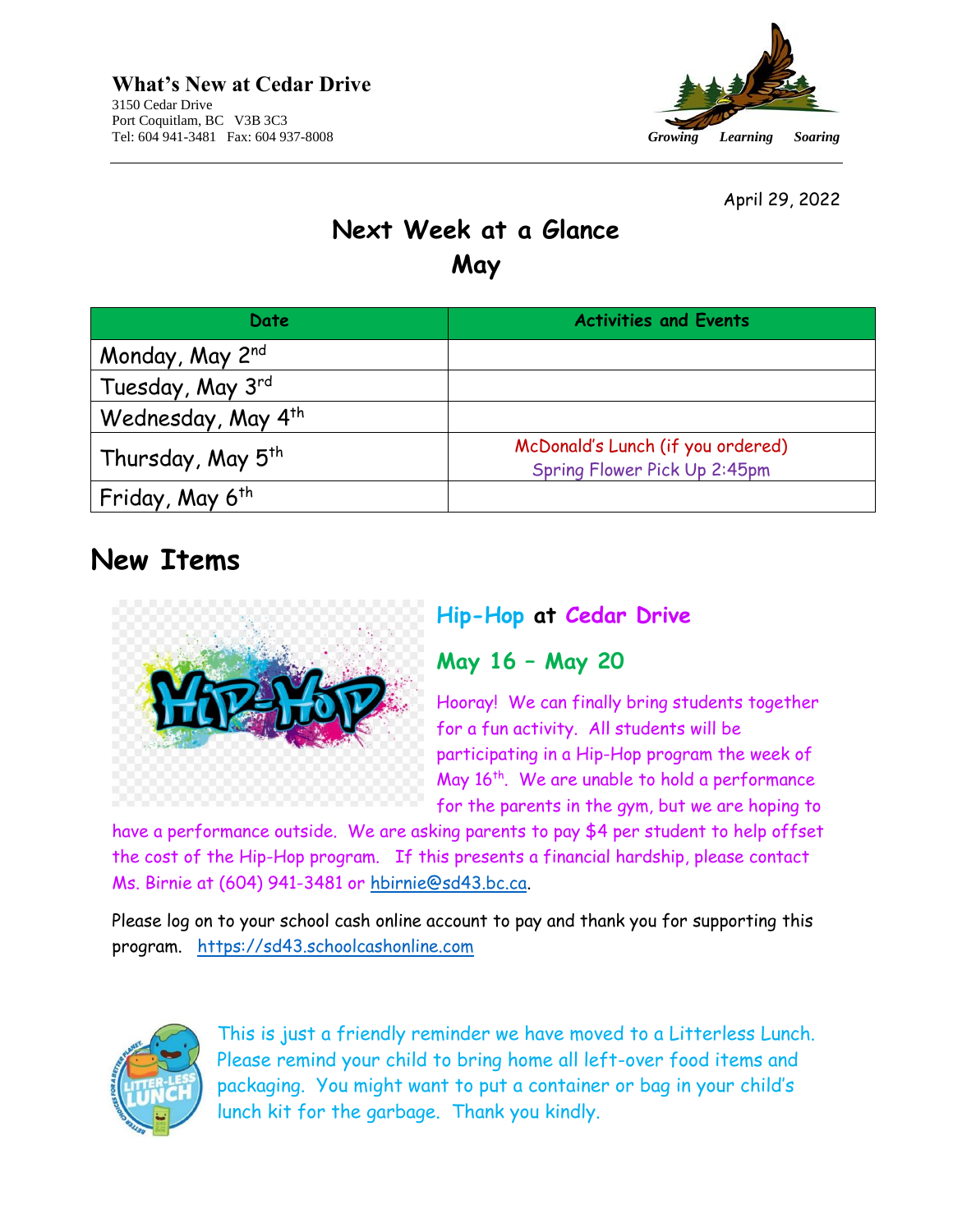

# **Jump Rope for Heart**

Thank you to everyone who participated in our Jump Rope for Heart fundraiser. Our amazing students managed to raise an incredible…

**\$4,914!!!**

### **The Heart and Stroke Foundation is truly grateful for all the effort our school made towards a JUMPING SUCCESS!**

Please note that families will receive their prizes directly either via email or mail.

# **Messages from the PAC and Grade 5 Committee**



## **McDonald's Hot Lunch - Thursday May 5**

Last chance to order McDonalds for May 5<sup>th</sup>. Please note that fries are not included in the meals. Order deadline is Sunday May 1<sup>st</sup>. This hot lunch is optional. If you choose not to order, please send a lunch with your child(ren) that day. Orders can be place on school cash online [https://sd43.schoolcashonline.com](https://sd43.schoolcashonline.com/)

#### **Chicken Nugget Orders - Sauce Info**

Chicken nugget orders for Thursday's McDonald's hot lunch will include sweet and sour sauce. There will be some BBQ sauce and ketchup on hand for children who prefer those options. If you have any questions, please email [cedardriveg5@gmail.com.](mailto:cedardriveg5@gmail.com) Thank you!



## **HANKS** Staff Appreciation

Every year we like to treat our wonderful staff and remind them just how thankful we are for them. On Tuesday, May 10th, we're bringing in lunch for the staff. Last year we asked parents to have their kids colour a special sheet and write a message to staff members. It was such a big hit, we're

bringing it back! Please print off the attached colouring sheet to this newsletter and hand it in at the office. We'll print some copies too for pick up if needed. Let's show the staff at cedar just how much they mean to us. You're also welcome to drop off individually wrapped treats the week of May 9th, if you'd like to show some extra love.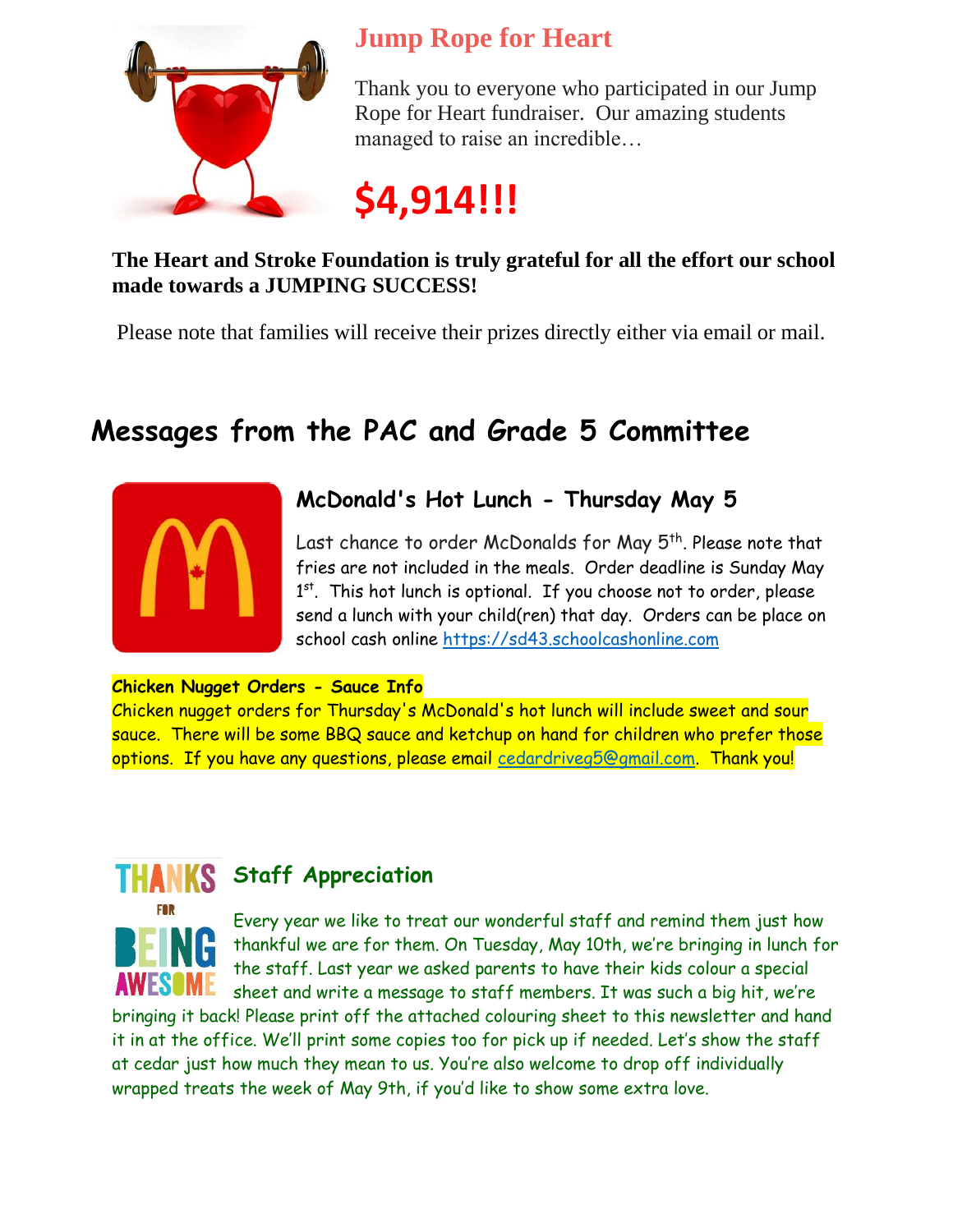

## **Plant Pick Up**

Don't forget that our spring plant delivery is Thursday, May 5th. We'll be handing them out at dismissal by the portable in the Staff Parking Lot. If you need to make other arrangements, please email Kate [headkd@hotmail.com](mailto:headkd@hotmail.com)



**Lost and Found –** Remember to stop by the front of the school on the last day of the week and check out the lost and found. If it is sunny, I try to wheel it out there a couple days a week. There are lots of items to be claimed.





Have a wonderful weekend!



Dayna MacDonald